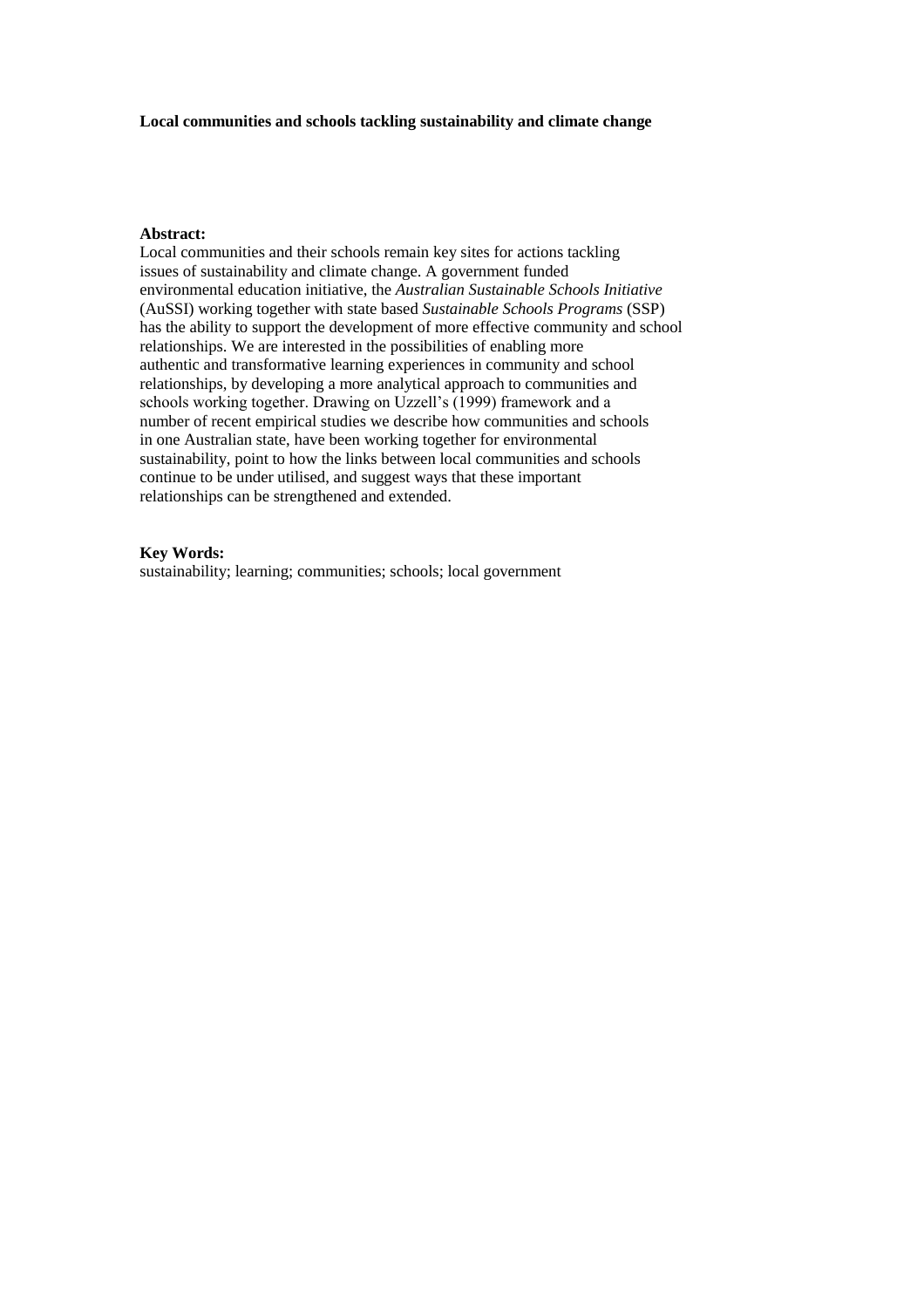# **Local communities and schools tackling sustainability and climate change**

## **Introduction**

Local communities and schools remain key sites for the development and implementation of programs that tackle issues of climate change and sustainability and provide more authentic and transformative learning experiences in, about, and for the local environment. Despite widespread agreement about the importance of developing environmental awareness during childhood (Department of Environment and Heritage, 2005; Fisman, 2005; Palmer et al.,1999) opportunities and support for environmental education in Australian schools and their communities have remained limited.

Among the issues identified recently, that prevent children from gaining awareness of the environment, are a lack of direct experiences of nature and teachers' uncertainty about environmental education. Malone (2007) commented on how many children were growing up in Australia without any direct experiences of the environment and she called them the 'bubble wrap generation'. Kennelly & Taylor (2008:7) have pointed to the lack of agreement among primary school teachers and educators in Australia "on what environmental education should actually look like in schools, and there is teacher uncertainty as to what is achievable in particular school contexts and even uncertainty as to whether or not environmental education is appropriate in schools".

Having acknowledged Kennelly & Taylor's observation we think it is nonetheless possible to point to a growing interest in what Kalantzis and Cope (2008) call 'new learning', and in exploring new approaches to environmental education with children and young people. These include experiential learning opportunities (Kennelly & Taylor, 2007); place based education (Smith, 2007); local learning (Fishman 2005); and free choice environmental education (Kola- Olusanya, 2004). In their review of environmental education in Australian schools Tilbury et al. (2007) emphasised the need to re-orient and strengthen environmental education in schools, and establish whole-school approaches (Shallcross & Robinson, 2008; Henderson & Tilbury, 2004) that involve staff, students and the community.

These studies suggest that involving children and young people by reaching out beyond the school gate in direct, authentic and transformative educational experiences, remains a major challenge for educators (Hayes & Chodkiewicz, 2006; Kalantzis & Cope, 2008; Whelan, 2005). In this paper we describe and discuss some of the ways communities and schools have been working together for sustainability in one Australian state (New South Wales), and some of the ways we think that more authentic and transformative learning opportunities could be more effectively developed and implemented.

## **Approach**

For the paper we have drawn on the experiences of an important environmental education initiative developed in Australia, the Australian Sustainable Schools Initiative (AuSSI), that had managed by 2009 to involve more than 2,650 schools in the various state based Sustainable Schools Programs (SSP) across the country. We have researched a number of key aspects of the AuSSI focussing on one state's program, the NSW SSP. In drawing on a theoretical framework for supporting the development of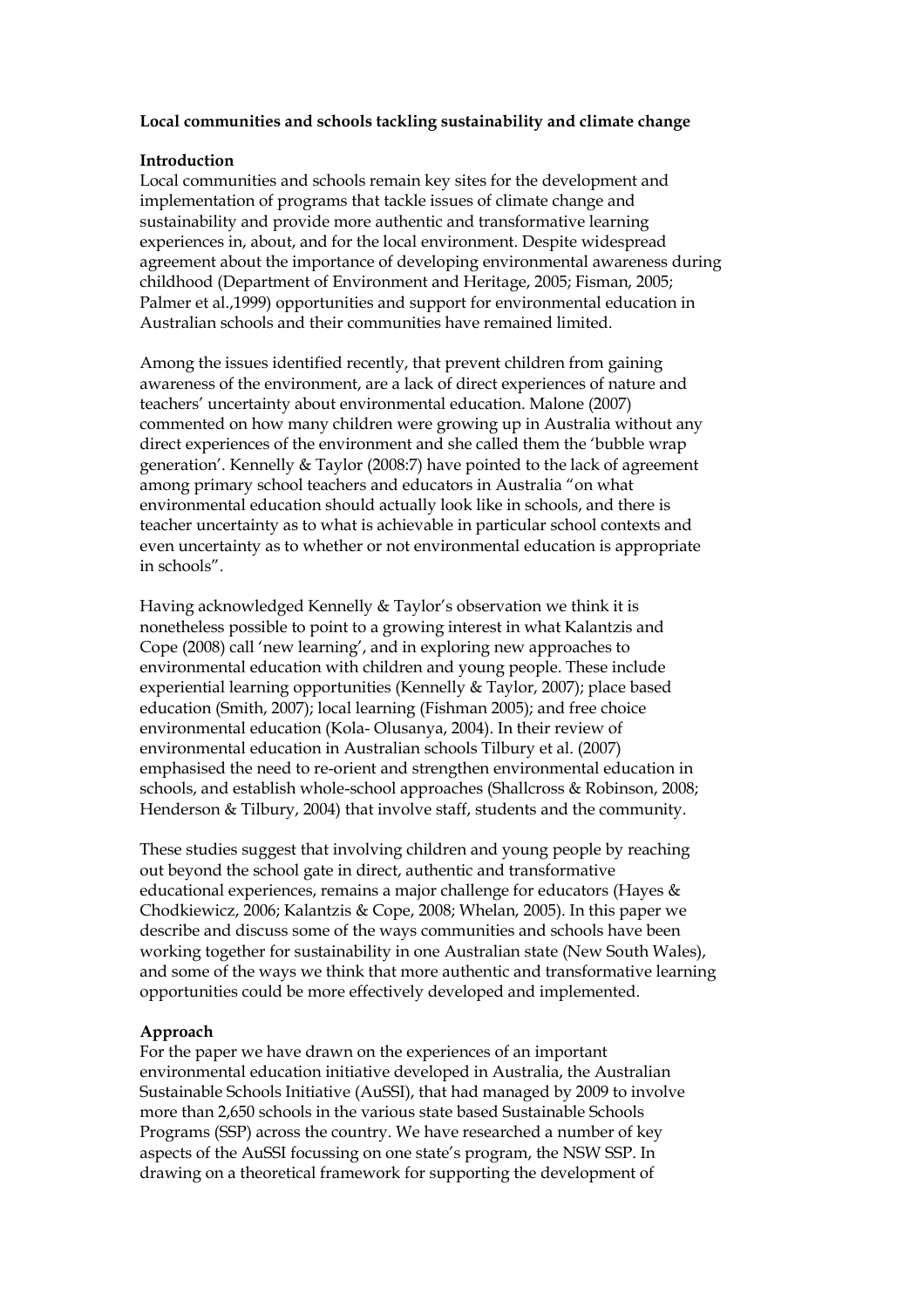partnerships between communities and schools developed by Uzzell (1999), we have considered the nature of change that could be achieved and the kinds of communities that schools could be working with for sustainability.

These efforts can be located within a broader discourse about community school relationships, where different approaches and models have been developed to support these efforts. Here we acknowledge Epstein's (2001) model for developing home-school relationships to support learning, a model for developing collaborative school- community partnerships (Martin, Tett & Kay, 1999), the NSW Department of Education and Training's Disadvantaged Schools Program model of home, school and community partnerships (NSW DET, 2003) and Guevara's (2006) model for re-conceptualizing schoolcommunity partnerships. Mention should also be made of an Australian body of work focussed on whole-school approaches to sustainability (Ferreira, Ryan & Tilbury, 2006; Henderson & Tilbury, 2004) that includes addressing teacher education and schools working with various key players, both within their school, as well as in their local communities.

However, our focus here is more narrow, concentrating on and privileging the notion of 'community'. It is the work of Uzzell (1999) that we draw on to inform ways of strengthening community-school relationships for sustainability. In this paper we report on an analysis of two empirical studies of community and school involvement for sustainability. In the first study (Chodkiewicz & Flowers, 2005) we analysed data collected from 30 schools participating in the NSW SSP, that were rated by the program as outstanding schools. This involved a 'text analysis' of summary descriptions of school activities from field staff reports sent to a NSW SSP program officer. We used these descriptions to assess how they aligned with Uzzell's (1999) models.

With the second study (Chodkiewicz et al., 2007) we analysed the results of a survey of local council and school collaborations across NSW (Martin, 2006), which reported on more than 70 of 152 councils and the ways in which the councils were working with schools on sustainability and climate change issues. The survey was made possible by funding from a partnership between the NSW Department of Environment and Conservation (DEC) and the Local Government and Shires Association (LGSA) that was set up to further develop and promote good sustainability practices by local government, including their work with schools.

Martin (2006) summarised the survey data by grouping the reported activities into ten different categories. They included in-council programs, in-school programs, community projects and green events, grants and awards, access to council information, resources for teaching, assistance with natural resource management, whole school activities, council networking and regional programs. As part of an effort to better understand the kinds of activities being undertaken by councils Chodkiewicz et al. (2007: 8) analysed these activities by drawing on Uzzell's models (1999).

#### **Sustainable Schools Programs**

School- focussed environmental programs have been implemented in various forms across both developed and developing countries. In their study, Tilbury & Henderson (2004) highlighted a number of well established international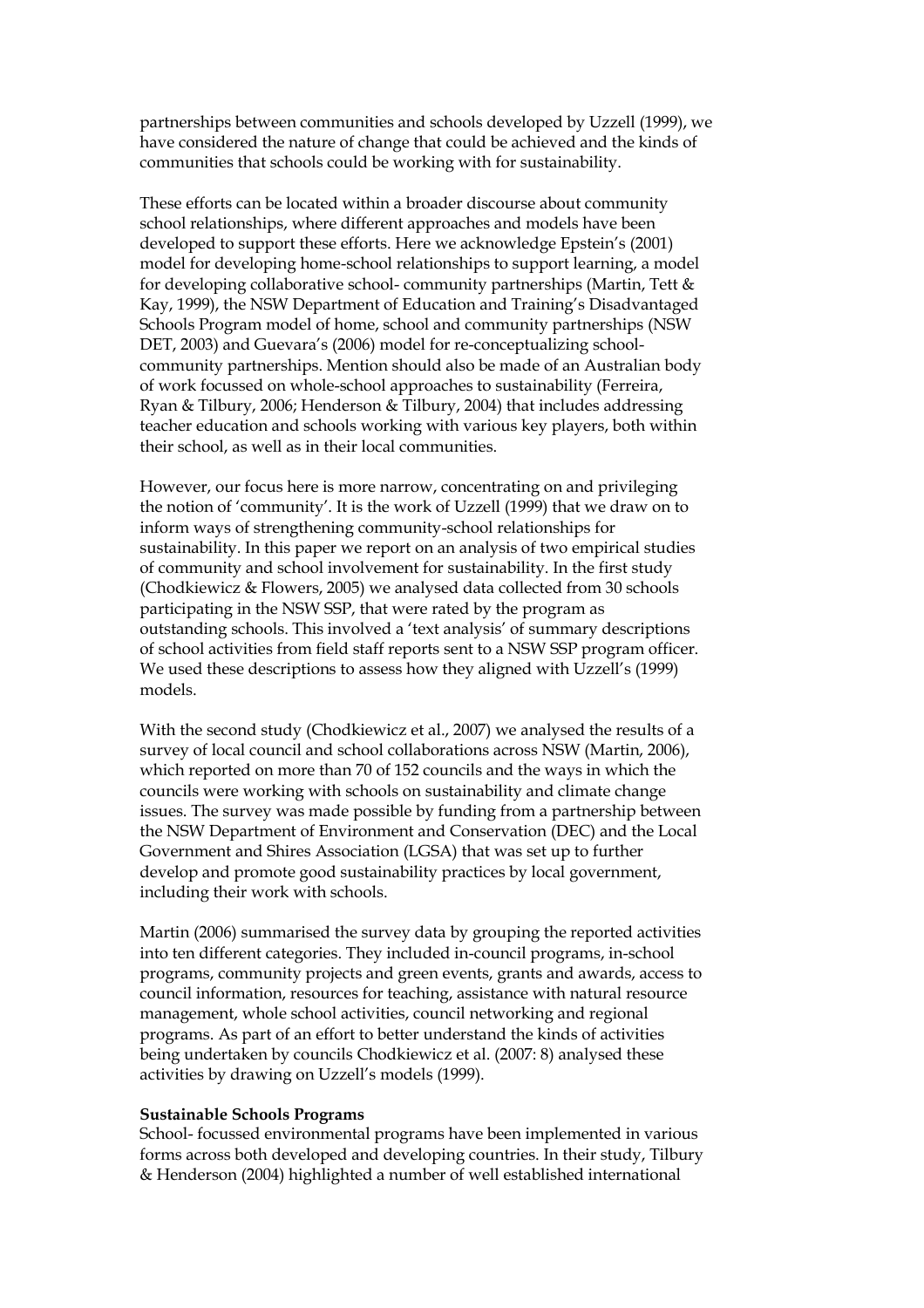programs like *Eco-Schools,* set up in 1994 and now operating in 43 countries and involving more than 27,000 schools including 4,000 local authorities (FEE, 2008); *Enviro Schools* in the UK and New Zealand; and the long running *Green Schools* program that worked with over 5,500 schools across Canada (SEEDS, 2009).

In Australia a *Sustainable Schools Program* (SSP) was first piloted in two Australian states, NSW and Victoria, in 2003-4. The program was then expanded to include all states and territories, with federal government support and co-ordination provided through its *Australian Sustainable Schools Initiative* (AuSSI). A total of \$2 million over three years was allocated in 2005 to support the program (DEH, 2005a). By 2009/10 the annual federal allocation had increased to only \$650,000, with each state and territory also supporting their own SSP, by at least matching the level of federal government funding (Plowman, 2009).

By 2009 more than 2,650 schools were involved in the various SSPs across Australia and that number had grown significantly from the 450 schools taking part in four states in 2005. Starting with almost 200 schools in its pilot program, the NSW SSP had grown to involve almost 700 schools by 2009, representing just over 20% of the 3,300 schools in NSW (Plowman, 2009). Supported by a partnership between two key government departments (school education and the environment), the NSW SSP provided schools with a way of focussing their efforts for sustainability, and more recently included a focus on addressing issues related to climate change. It helped schools to address a number of key areas - the school curriculum, the school's management of resources and the school grounds. It encouraged schools to plan and take actions in a more systematic way to address issues of energy, water, waste and bio-diversity (Smith, 2006). Schools were also encouraged to set up a broad based team within the school to oversight their program, to carry out a school audit, and to develop a plan of action. The main tool developed to help schools plan and coordinate their environmental education efforts was the school environmental management plan (SEMP).

From the start schools were encouraged to also work with their local communities and take a whole school approach. This meant not just focussing on teachers and students and the classroom, but drawing on the community both inside and outside the school. This included building up connections and support with parents, local businesses and key agencies like local government (Smith, 2006).

#### **Nature of change**

A feature of AuSSI and the SSPs has been the encouragement of schools to work together with local communities for sustainability, and more recently to address issues of climate change. But what type of change can programs like this seek to achieve? One way of categorising the nature of change is to consider a *change continuum* that ranges from conservative views on the one hand to reformist or transformative views on the other.

A *conservative* view of change focuses on preserving existing conditions - to maintain things as they are, to be cautious, moderate and minimise any changes that do occur. A *reformist* view sees change being achieved through improvement and alterations, usually achieved by tackling specific issues like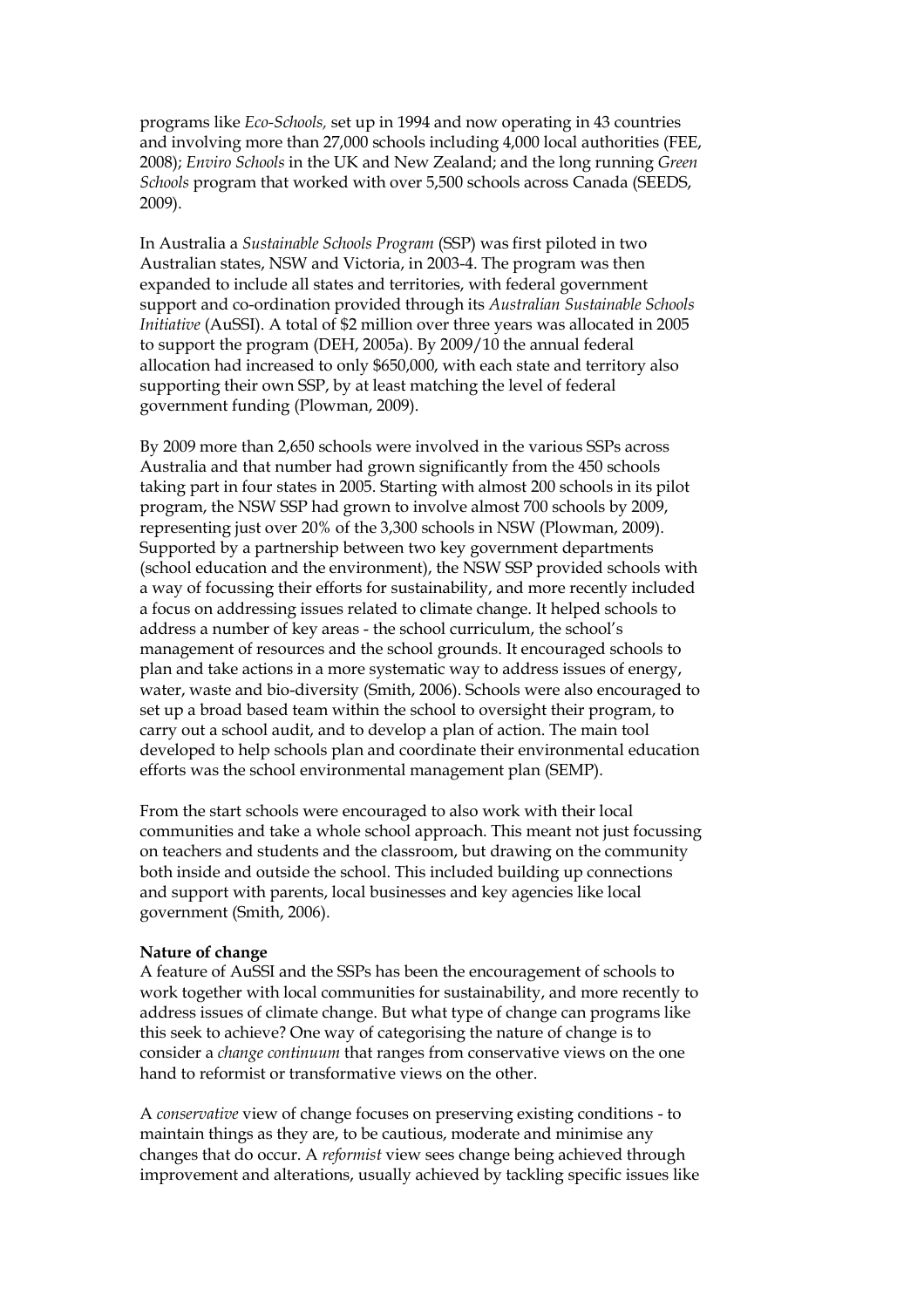cleaning up a creek, reducing litter and waste, cutting energy or water use. According to Wheeler (2004:8) a reformist view addresses symptoms but does not tackle foundational norms or structures. On the other hand a *transformative* view involves significant change and, as described by Wheeler (2004: 8), involves a deeper approach to social change, addressing root causes and seeking to achieve major structural or systemic changes for sustainability. Popular educators like Whelan (2005) and Guevara (2006) also work to support this kind of change.

According to Sterling (2003) a major transformative change across the education sector was required in order to achieve a more sustainable society. He concluded that most education policy makers and practitioners were unaware of the scale of change needed to achieve sustainability. Sterling suggested that there was a danger that most education for sustainability had become little more than another curriculum box to be ticked, rather than becoming a key to a transformation that reached into all aspects of a student's educational experiences at school. He pointed to a need for a fundamental reorientation of education policy towards a new holistic vision of education for sustainability.

## **Kinds of communities**

Part of a re-orientation of environmental education is for schools to think more about their various 'communities' and the kinds of relationships that can be developed with them. As mentioned earlier, a feature of AuSSI and all SSPs has been the encouragement of schools to work with their whole-school community and to reach out and become more involved with their local community. This involvement has been presented as an important contribution to the work of schools for sustainability, and to help address climate change issues (DEWHA, 2008; NSW DET, 2008).

In considering the different 'communities' that schools can work with, Flowers (2002) identified more than nine different kinds of communities that could be involved with a school. They included those working daily *within* a school such as teachers, students, administrative staff, and parents directly involved in school activities inside the school. Those *outside* a school included the wider parent community, local community service agencies, environment advocacy groups, businesses, and other interest-based groups.

In their review of environmental education across Australian schools Tilbury et al. (2005) observed that schools were starting to see the importance of involving their whole-school community. In their study of the NSW SSP Chodkiewicz & Flowers (2005) showed that among the important groups outside schools that were interested and able to work with schools on sustainability were local councils, various government agencies running programs that targeted schools, and many non-government environmental groups that worked locally, regionally or across the state.

Developing community-school partnerships and professional networks within their local community have been seen as effective ways of re-orienting teacher education towards environmental sustainability (Ferreira, Ryan & Tilbury, 2007). This was because partnerships and networks helped with "sharing expertise… maximising the multiplier effect by networking across institutions… providing mutual peer support and encouragement" (p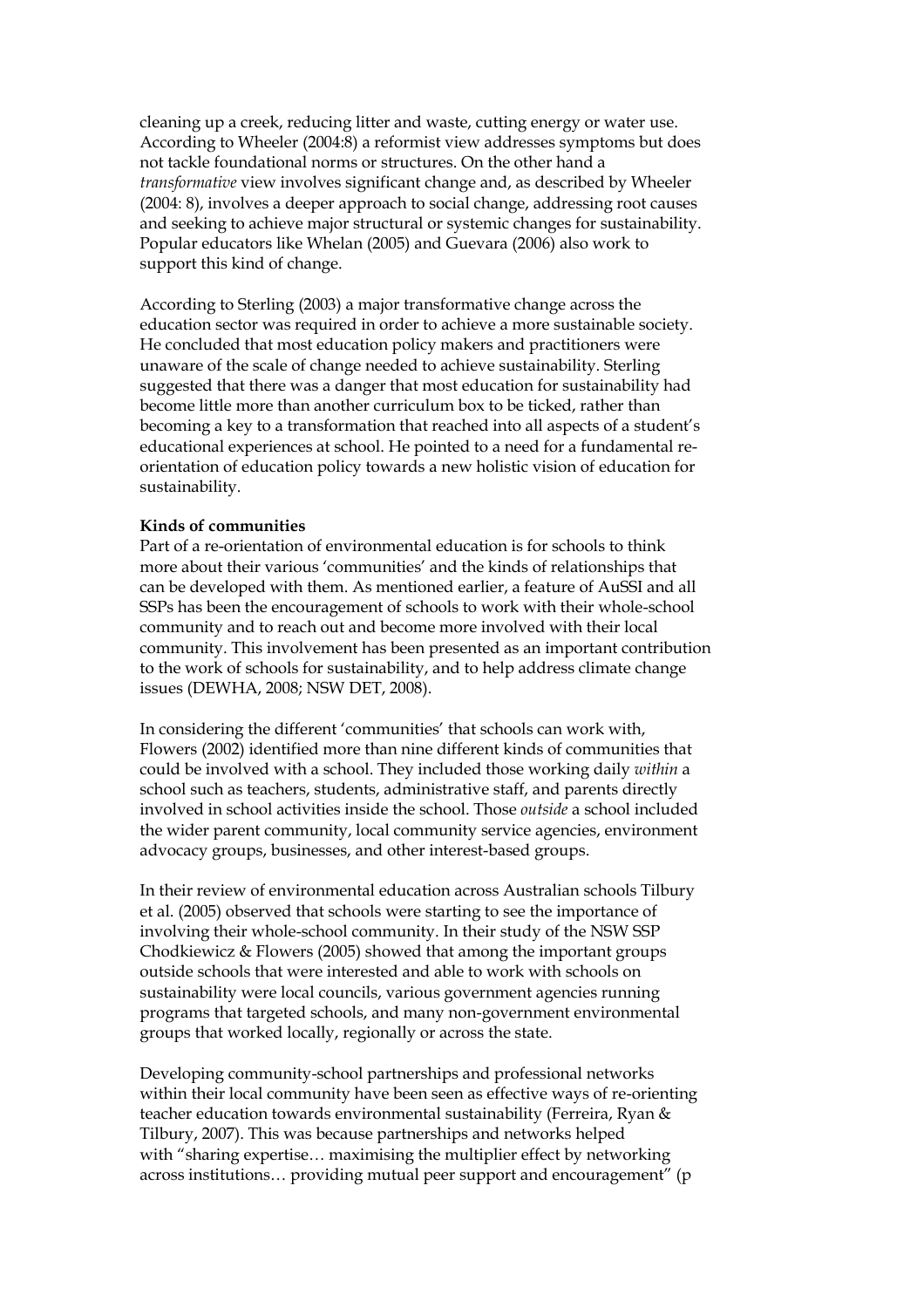48). Also Ferreira, Ryan and Tilbury (2007) noted that because teachers often worked on their own in a school on environmental issues, taking part in a professional network was an important way to gain support, advice and access to information.

# **Uzzell's framework for partnerships**

While policies may encourage or recommend them, developing ongoing effective community-school relationships to support learning is not easy. Schutz (2006) argues that while increased community participation in education is needed, generally across the USA in urban school reform projects, there has been a tragic failure of school-based community engagement strategies.

Bearing this in mind a useful framework for supporting the development of partnerships was developed by Uzzell (1999) as a response to his view that environmental education was invariably based on a teaching and learning model which was top-down, where schools did not work closely with their communities, and did not create opportunities for children to learn by engaging in environmental action. His framework proposed four models of the kinds of relationships that developed between schools and communities.

The models saw the school as either:

- an isolated island, working on its own
- inviting the community into the school
- being a guest in the local community
- working together with the community as a social agent.

## *School as an isolated island*

In this model of environmental education, learning took place only *within* the school. Generally it involved activities or projects within the classroom or the school grounds and did not engage with or deal directly with the local community.

## *Local community invited into school*

The second model saw the school inviting members of the local community (agencies, local councils, or local groups) into the school to discuss or take part in specific topics or projects that took place within the school. Mostly it involved presentations, talks or discussions. Generally the issues covered were related directly to particular learning areas and particular school classes or years. The model also included activities where agencies, community groups or parents were invited into the school to assist with a school-based project like a developing a garden or a bio-diversity project in the school grounds.

## *School as a guest in the community*

The third model involved teachers and students going *outside* the school for a visit, to address specific local environment issues and take actions as a guest in the local community. According to Uzzell, in this model, while the school's actions were generally initiated and controlled by the school, they contributed alongside other groups or participants as one part of a larger community project. This kind of activity could include such activities as class visits to centres, facilities or natural habitats; classes monitoring a local creek; or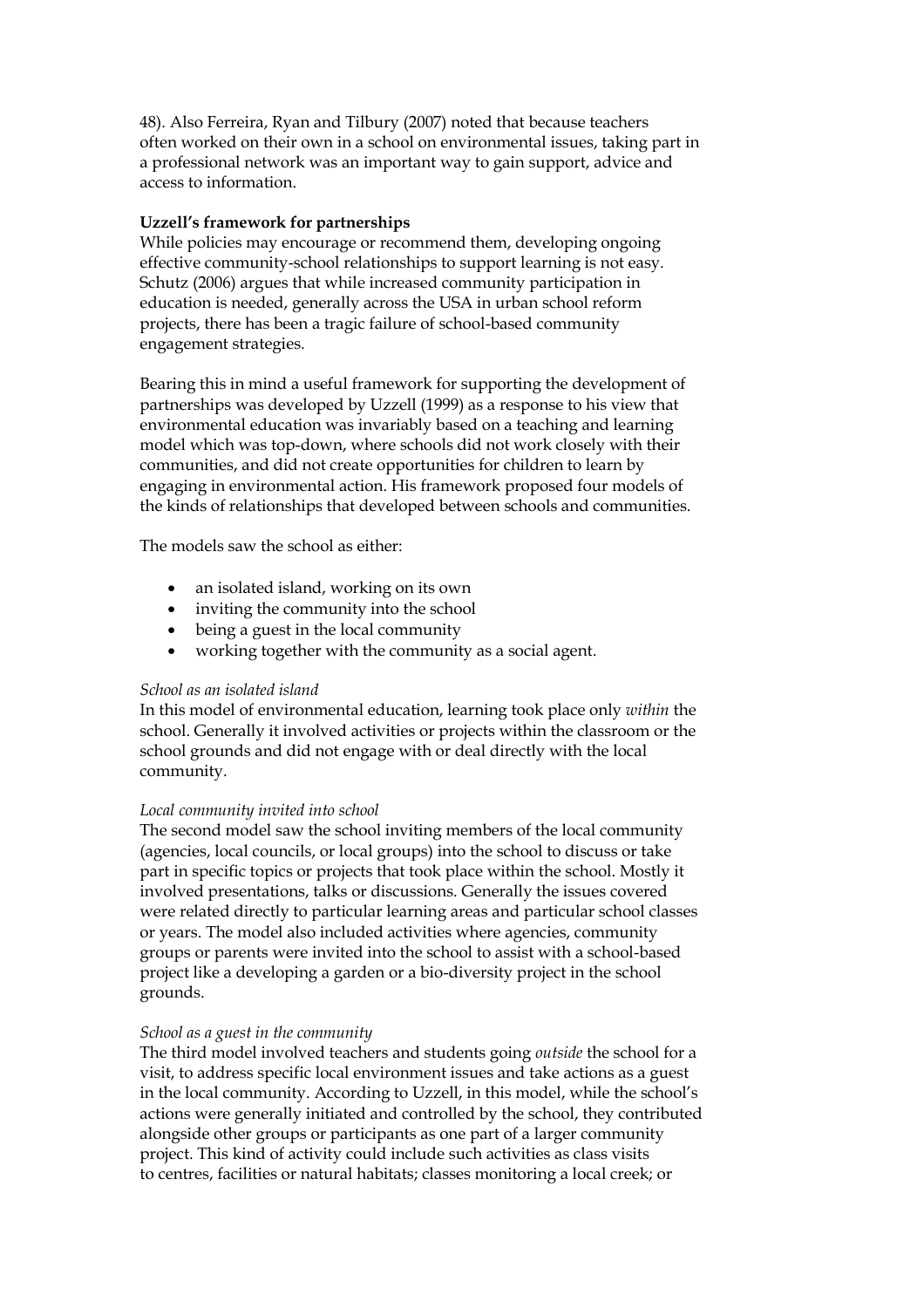taking part in a dune care restoration project. A feature of this type of activity was that generally for the school to participate it was important that the activities were directly related to a particular school learning module or subject.

## *School as a social agent*

The fourth model was where the school participants went *outside* into the community and worked together with groups from outside the school. The difference from the previous model was that the explicit aim of this kind of involvement was to achieve significant change for sustainability in the community as a result of the school efforts. The key was a focus on partnerships and taking actions on environmental issues in the local community. Examples included schools becoming involved as a partner in local environmental campaigns, such as the struggle against aircraft noise, or in the preservation of native habitats from development, or in actions to stop the building of a freeway. The emphasis in this form of environmental education was to encourage the development, among students, of responsible, action-oriented strategies to solve real concrete problems within their local environment. In this way students came to understand more fully not only how the natural, but also the social, cultural and political environments, operated in practice (Uzzell 1999, p. 412).

## **Analysing NSW SSP activities**

In our first study analysing NSW SSP school activities (Chodkiewicz & Flowers, 2005, we found that among the 30 schools:

- 17% of schools did not relate to communities directly and the only environmental education that occurred was within the school as the result of the efforts of an individual teacher; (*school as an isolated island*)
- 47% had invited members of the local community into the school to contribute to the teaching of a particular subject area; (*local community invited into school*)
- 20% of the schools had initiated and developed relationships with external groups and included learning and action for the environment in the local community in their teaching program; (*school as a guest in the community*)
- Only 10% were directly involved in learning and action for the environment inside and outside the school; (*school as a social agent*)
- With 6% of the schools there was insufficient information to assess and allocate the school activities involved.

## **Local councils and school partnerships**

One of the largest and most significant local agencies for schools to work with are local councils. Councils collect domestic waste, organise recycling programs, manage stormwater, and are responsible for natural resource management including air, soil, bio-diversity, in local creeks, rivers and beaches. Councils are also important because they can impact on at least 50% of the greenhouse gas emissions in a local area (Westcott, 2007). As such they are an important partner to support work by schools for sustainability and to address issues of climate change. And a number of the schools in the NSW SSP pilot did find that links with their local council provided them with access to environmental education programs, resources and networks (Chodkiewicz & Flowers, 2005).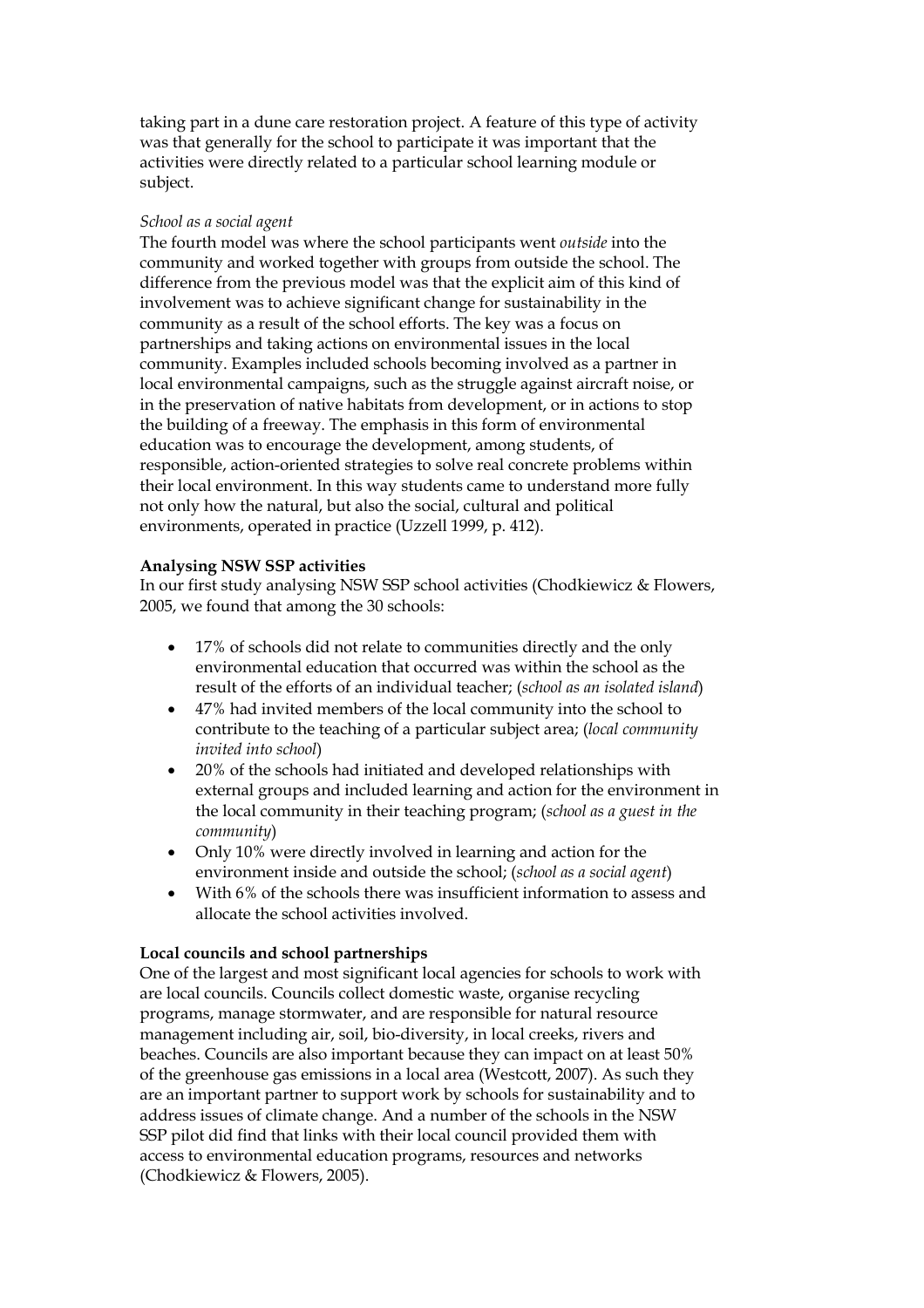The kinds of activities reported by Martin (2006) in the LGSA survey involving over 70 local councils were analysed (Chodkiewicz et al., 2007) in terms of Uzzell's following four models discussed earlier:

- schools as isolated island (*Uzzell type 1)*;
- councils invited into schools (*Uzzell type 2*) ;
- schools attending council programs or events (*Uzzell type 3*);
- a council and a school working together for environmental change in the local community (*Uzzell type 4*) .

#### *Schools as isolated island* (*Uzzell type 1)*

The survey data (Martin, 2006) we analysed reported on council involvement with schools. It did not report on schools that were not involved with local councils or any other local group or agency i.e. schools that could be described as acting as isolated islands. However the survey results did suggest that there was a majority, among both local councils and schools, that were not involved together in any kind of environmental activities.

#### *Councils invited into schools (Uzzell type 2)*

The activities reported where councils were invited into schools included inschool environmental issue programs; providing natural resource management assistance at the school through project or program support; assisting with whole school activities like school audits; providing information and services; providing resources to support student learning on specific issues; council grants and awards recognising schools environmental work like a *Young Environmentalist of the Year* award; and awards of items such as a school water tank or compost bins by a council as a reward for a school's efforts.

Councils were also involved in many examples of classroom based or curriculum-linked educational activities. In these cases councils provided a guest speaker, delivered a series of environmental talks or education programs in schools, or ran school lessons or workshops on particular aspects of sustainability such as waste, energy use, or stormwater.

#### *Attending council programs or events (Uzzell type 3)*

There were many reports of schools attending council programs, facilities or events. They included school visits to council depots, waste treatment centres, nurseries, gardens, or council run events (such as community expos or fairs). There were also school organised field study excursions to local wetlands and coastal or river habitats that were the responsibility of the local council.

#### *Working together for environmental change (Uzzell type 4)*

Among the activities where councils were reported to be working together with schools for environmental change, most were joint community environmental projects or green events. There were some activities where the school acted as a focus for a broader council led or sponsored community event or project, or where councils were involved with schools as part of an environmental or sustainability network or regional program. Among the examples cited were a Sustainable Suburb community environment event organised at the school; schools working together with a council on a community environmental monitoring programs of local flora and fauna,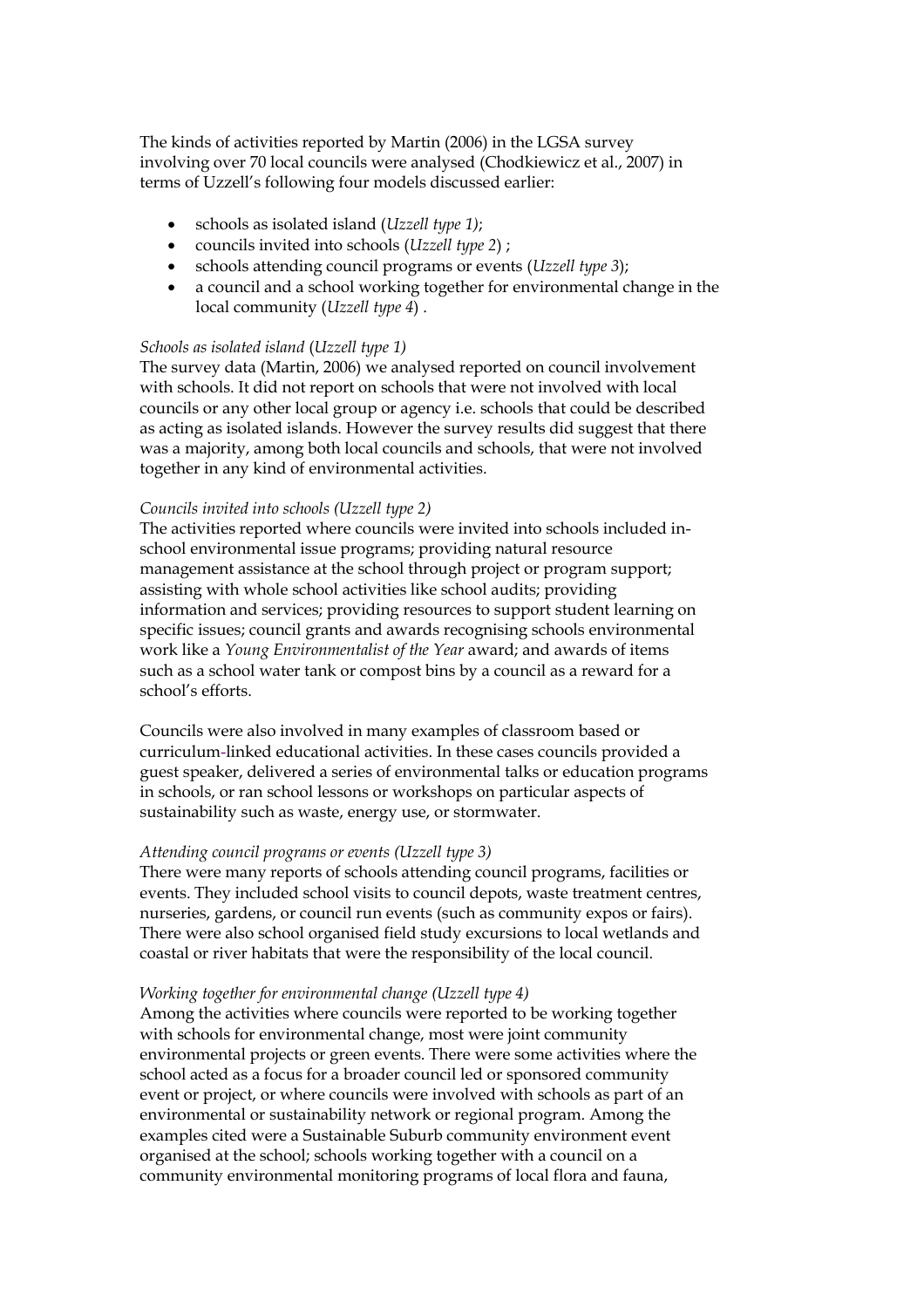wildlife, creeks and rivers; schools being involved in council led Bushcare, Landcare or other community garden projects; and school involvement in council led community environmental forums.

In some cases schools and councils also took part together in community based environmental events that were organised by a community based non– government groups or environmental group. They included well established events such as *Clean Up Australia Day or National Tree Day.* There were other examples of events promoted by other agencies such as *World Environment Da*y, *Water Week* or *Weed Busters Week*. There were also examples of schools taking part in council led community youth forums or other environmental forums, regional programs like Catchment Days, or various planning workshops and regionally based networks.

Finally we also want to highlight that the preliminary findings of a follow up survey of councils working with schools by Martin (2008) showed that among the 62 councils surveyed, the fastest growing new activity that councils reported was their support for environmental education networks of teachers in their area. A total of 25 councils reported that they had set up this kind of network. As mentioned above by Ryan & Tilbury (2007) supporting professional networks was an important way of supporting schools to work for sustainability. Networks also provided other opportunities for both councils and schools to build and strengthen their relationships and capacity for action on sustainability and climate change across a local government area.

#### **Conclusion**

Efforts to support and develop environmental education where schools work seriously with and in local communities, remain limited and so far have been only modestly funded. Efforts like AuSSI, and the SSPs in each state and territories, make a valuable start. However, they remain small programs with a low public profile, and generally little is known about them among Australian environmental educators, school educators, parents or local communities.

There is a need to refocus government efforts on the positive and central role that local community-school partnerships can play in achieving more transformative environmental change. As a starting point, local councils are important organisations that can work with schools across a wide range of environmental education activities. As we have indicated from the examples noted above, there are a wide range of opportunities for the development of stronger community-school links, more effective collaborations and partnerships, involving local councils, other government agencies, nongovernment environmental groups and schools.

A key aspect of any refocus of efforts with school education programs is the need to draw on a more theorised framework of community and school involvement, one that recognises the dominance of the school system in shaping these relationships, but that focuses on, and is inclusive of, the local community. In particular, as this paper shows, there is a need to privilege the community as a key site for environmental learning.

There is value in drawing on Uzzell's (1999) framework to highlight the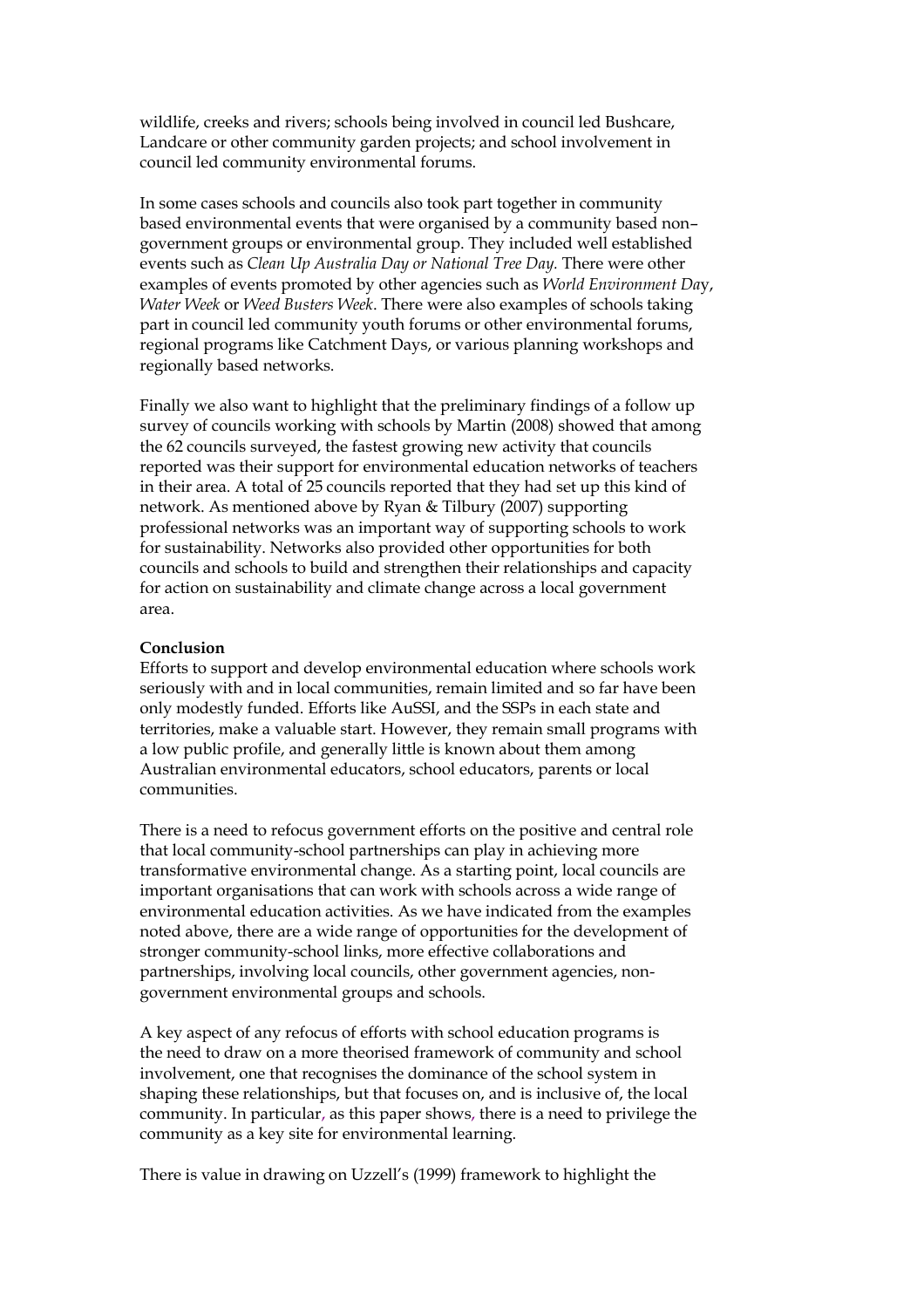various ways that schools can work together with communities. We have shown that local councils are already playing a key role in working with schools. In particular, there are many examples of councils and other agencies being invited into schools and schools going out into the community to attend council events or facilities. Although not many schools have been working with their communities or with local councils as social agents for environmental change (*Uzzell type 4*), providing more transformative educational experiences for their students.

A major challenge for the future is to build on what AuSSI and the various Sustainable Schools Programs have achieved so far, and to strengthen the kinds of relationships and activities that provide opportunities for more authentic and transformative environmental education and actions by local communities in partnership with their schools.

#### **References**

Armstrong, P. and Bottomley, E. (2003) 'Sustainable Schools Program – a one-stop shop for sustainability'. Paper at *Thinking Globally While Acting Culturally*, North American Association for Environmental Education Association 32nd Annual Conference, Anchorage, Alaska

Chodkiewicz, A. and Flowers, R. (2005). *The NSW Sustainable Schools Program: Communities and Schools*. Report to the NSW Department of Education and Training, Centre for Popular Education, University of Technology, Sydney.

Chodkiewicz, A., Smith, P., Smith, S. and Flowers, R. (2007) Local councils and schools working together for climate change, sustainability and active citizenship. Paper at *4th International Conference on Environmental Education*. 26-27 November, Bangalore, India

DEA (2004) *QESSI: the strategic plan of Queensland Environmentally Sustainable Schools Initiative 2005-2007*. Brisbane: Department of Education and Arts and Sustainable Futures Australia 12

DEH (2005) *Educating for a Sustainable Future: A National Environmental Education Statement for Australian Schools*. Canberra: Department of Environment and Heritage

DEH (2005a) *History of the Australian Sustainable Schools Initiative*. Canberra: Department of Environment and Heritage

DEWHA (2008) *Sustainability Education*: *Australian Sustainable Schools Initiative*. Canberra: Department of Environment, Water, Heritage, and the Arts

Epstein, J. L. (2001) 'School, Family and Community Partnerships - Caring for the children we share', in J.L. Epstein, *School, Family and Community Partnerships*, Colorado: Westview Press, pp. 403-426

FEE (2008) *Eco-Schools: About Us*. [online] Copenhagen: Foundation for Environmental Education

Ferreira, J., Ryan, L. and Tilbury, D. (2007) Planning for success: Factors influencing change in teacher education. *Australian Journal of Environmental Education*, 23, 45-57

Ferreira, J., Ryan, L. and Tilbury, D. (2006) *Whole-school approaches to sustainability: A review of models for professional development in pre-service teacher education*. Australian Research Institute in Education for Sustainability (ARIES) for the Australian Government Department of the Environment, Water, Heritage and the Arts. Sydney: ARIES.

Fisman, L. (2005) The effects of local learning on environmental awareness in children. *Journal of Environmental Education*, 36, (3), 39-50

Flowers, R. (2002) *Building school communities*. Address to Fort St School 3rd April. Sydney: Centre for Popular Education, University of Technology, Sydney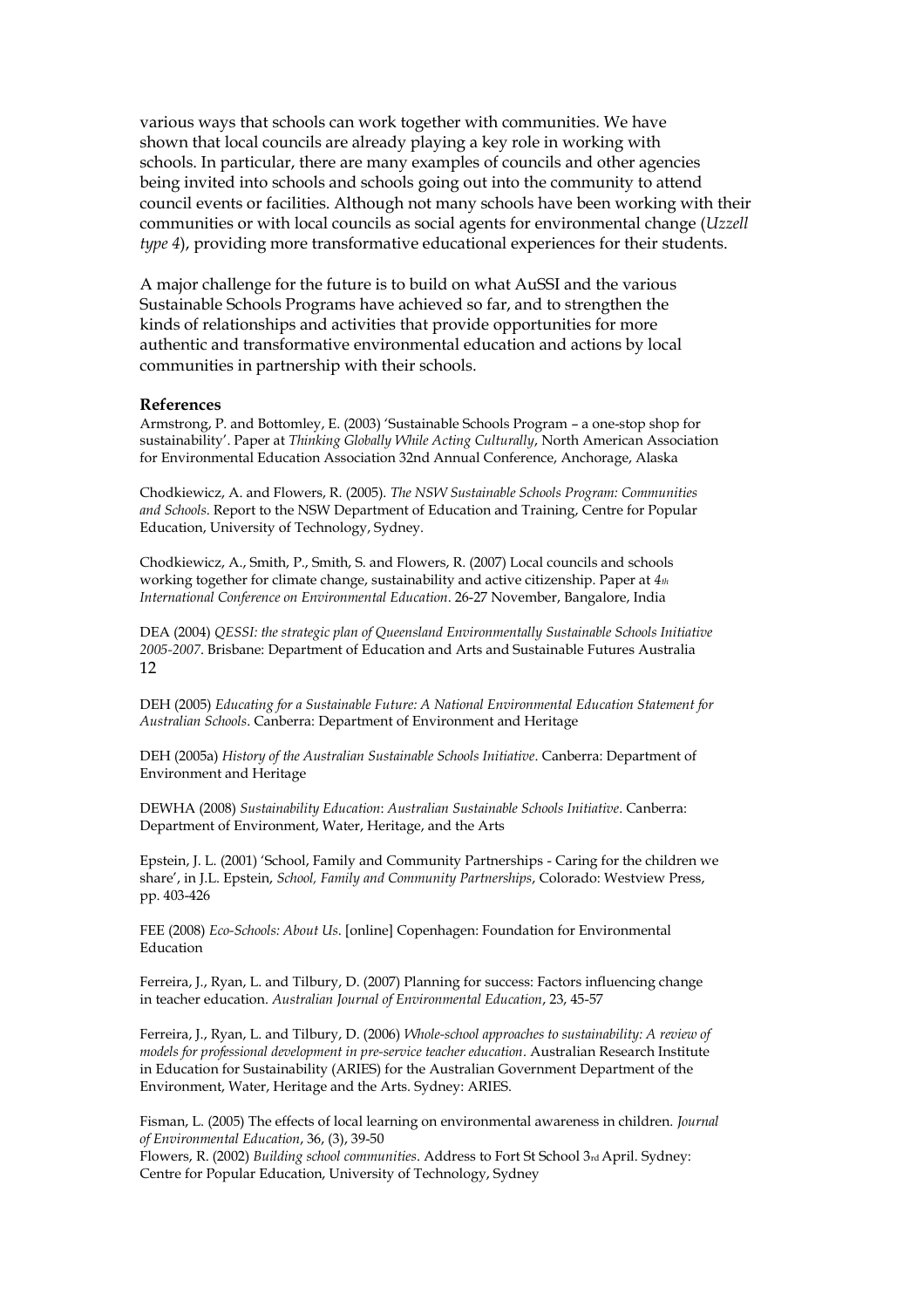Guevera, J.R. (2006) 'Re-conceptualising the practice of school-community learning partnerships for sustainability'. Paper at APEID Conference on Education for Sustainable Development, 5-8 December, Hanoi

Hayes, D. and Chodkiewicz, A. (2006) School community links: supporting learning in the middle years. *Research Papers in Education,* 21, (1), 3-18

Henderson, K and Tilbury, D. (2004) *Whole-School Approaches to Sustainability: An international review of whole-school sustainability programs.* Report by the Australian Research Institute in Education for Sustainability (ARIES) for the Australian Government Department of the Environment, Water, Heritage and the Arts.

Kalantzis, M. and Cope, B. (2008) New Learning. *Curriculum Leadership* [online]. 6, 29.

Kennelly, J. and Taylor, N. (2007) Education for Sustainability for the K-6 Curriculum: A unit of work for pre-service primary teachers in NSW. *Australian Journal of Environmental Education*, 23, 3-12

Kola-Olusanya, A. (2005) Free-choice environmental education: understanding where children learn outside of school, *Environmental Education Research*, 11, (3), 297 - 307

Malone, K. (2007) The bubble-wrap generation: children growing up in walled gardens. *Environmental Education Research*, 13, (4), 513-527

Martin, S. (2008) *Local government sustainability education survey 2008*. Unpublished table. Sydney: Local Government and Shires Association.

Martin, S. (2006). *Local government working with schools: Guidelines for linking learning and sharing with our schools.* Sydney: Local Government and Shires Association.

Martin, J., Tett, L. and Kay, H. (1999) 'Developing Collaborative Partnerships: limits and possibilities for schools, parents and community education'. *International Studies in Sociology of Education*. 9, (1), 59 – 75

NSW DET (2008) *What is Sustainable Schools NSW?* Sydney: NSW Department of Education & Training

NSW DET (2003) *Developing home, school & community partnerships: A working paper*. Sydney: NSW Department of Education & Training

Palmer, J. A. Suggate, J., Robottom, I. and Hart, P. (1999). Significant life experiences and formative influences on the development of adult's environmental awareness in the UK, Australia, Canada, *Environmental Education Research*, 5, (2), 181-200

Plowman, K. ( 2009) 'AuSSI program information'. Email 29th May 2009, Sustainability Education Section, Department of the Environment, Water, Heritage and the Arts

SEEDS (2009) *About SEEDS: Environment & Energy Education*. [online] Calgary: SEEDS Foundation

Schutz, A. (2006) Home is a prison in the global city: the tragic failure of school-based community engagement strategies, *Review of Educational Research*, 76, (4), 691-743

Shallcross, T. and Robinson, J. (2008) Sustainability education, whole school approaches, and communities of action, in A. Reid, B. Bruun Jensen, J. Nikel and V. Simovska (eds) *Participation and Learning Perspectives on Education and the Environment, Health and Sustainability*. Springer Netherlands, pp.299 - 320

Smith, G.A. (2007) Place-based education: breaking through the constraining regularities of public school. Environmental Education Research, 13, (2), 189-207